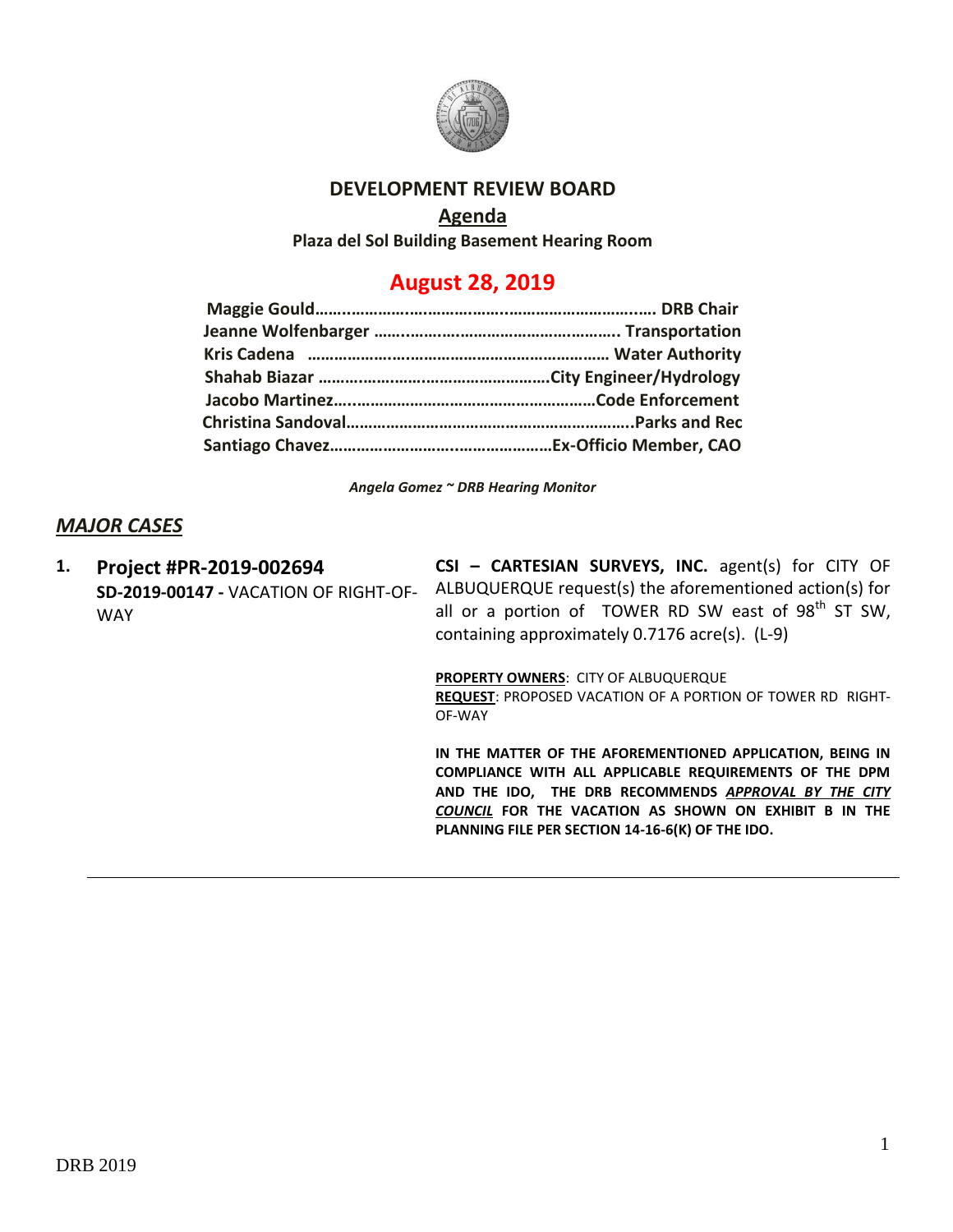| 2. | Project #PR-2018-001991<br>(1010401/1004404)<br>SI-2019-00254 - SITE PLAN AMENDMENT<br>r.                                                                                                                                 | CONSENSUS PLANNING, INC. agent(s) for PV TRAILS, LLC<br>request(s) the aforementioned action(s) for all or a portion<br>of LOTS 1-32 and TRACTS A, C, D, and OS-3A, VALLE PRADO<br>UNIT 1; LOTS 1 - 29 VALLE PRADO UNIT 2; LOTS 1-24 and<br>TRACTS A and B VALLE PRADO UNIT 3, TRACTS H1 and H2;<br>TRACT 6 THE TRAILS UNIT 3A; and TRACT C VALLE PRADO<br>UNIT 3 (AKA KNOWN AS VALLE PRADO), zoned R1-B,<br>located on WOODMONT AVE NW west of RAINBOW BLVD<br>NW and south of PASEO DEL NORTE NW, containing<br>approximately 39.43 acre(s). (C-9)[Deferred from 8/21/19] |
|----|---------------------------------------------------------------------------------------------------------------------------------------------------------------------------------------------------------------------------|-----------------------------------------------------------------------------------------------------------------------------------------------------------------------------------------------------------------------------------------------------------------------------------------------------------------------------------------------------------------------------------------------------------------------------------------------------------------------------------------------------------------------------------------------------------------------------|
|    |                                                                                                                                                                                                                           | PROPERTY OWNERS: PV TRAILS ALBUQUERQUE LLC<br>REQUEST: AMENDMENT TO SITE PLAN TO ADD 8 RESIDENTIAL LOTS                                                                                                                                                                                                                                                                                                                                                                                                                                                                     |
|    |                                                                                                                                                                                                                           | IN THE MATTER OF THE AFOREMENTIONED APPLICATION, BEING IN<br>COMPLIANCE WITH ALL APPLICABLE REQUIREMENTS OF THE DPM<br>AND THE IDO, THE DRB HAS APPROVED THE SITE PLAN AMENDMENT.                                                                                                                                                                                                                                                                                                                                                                                           |
| 3. | Project #PR-2018-001991<br>(1004404)<br>SD-2019-00026 - PRELIMINARY PLAT<br>VA-2019-00033 - TEMPORARY DEFERRAL<br>OF SIDEWALK<br><b>SD-2019-0027 - VACATION OF</b><br><b>TEMPORARY PUBLIC DRAINAGE</b><br><b>EASEMENT</b> | PRICE LAND AND DEVELOPMENT GROUP agent(s) for PV<br>TRAILS ALBUQUERQUE, LLC request(s) the aforementioned<br>action(s) for all or a portion of TRACT 6 BULK LAND PLAT OF<br>THE TRAILS UNIT 3A & TRACT C CORRECTION PLAT OF<br>VALLE PRADO UNIT 3 (AKA VALLE PRADO UNITS 4 & 5),<br>zoned R-1B, located on WOODMONT AVE between<br>RAINBOW AVE and PASEO DEL NORTE BLVD, containing<br>approximately 15.52 acre(s). (C-9) [Deferred from 2/13/19, 3/6/19,<br>3/20/19, 3/27/19, 4/10/19, 5/8/19, 6/5/19, 6/26/19, 7/31/19, 8/21/19]                                          |
|    |                                                                                                                                                                                                                           | <b>PROPERTY OWNERS: PV TRAILS ALBUQUERQUE LLC</b><br>REQUEST: PRELIMINARY PLAT FOR 93 RESIDENTIAL LOTS                                                                                                                                                                                                                                                                                                                                                                                                                                                                      |
|    |                                                                                                                                                                                                                           | IN THE MATTER OF THE AFOREMENTIONED APPLICATION, BEING IN<br>COMPLIANCE WITH ALL APPLICABLE REQUIREMENTS OF THE DPM<br>AND THE IDO, THE DRB HAS APPROVED PRELIMINARY PLAT,<br>TEMPORARY DEFERRAL OF SIDEWALK AND THE VACATION OF<br>TEMPORARY PUBLIC DRAINAGE EASEMENT WITH DELEGATION TO<br>PLANNING AND HYDROLOGY FOR GRADING AND DRAINAGE<br><b>REVISIONS.</b>                                                                                                                                                                                                           |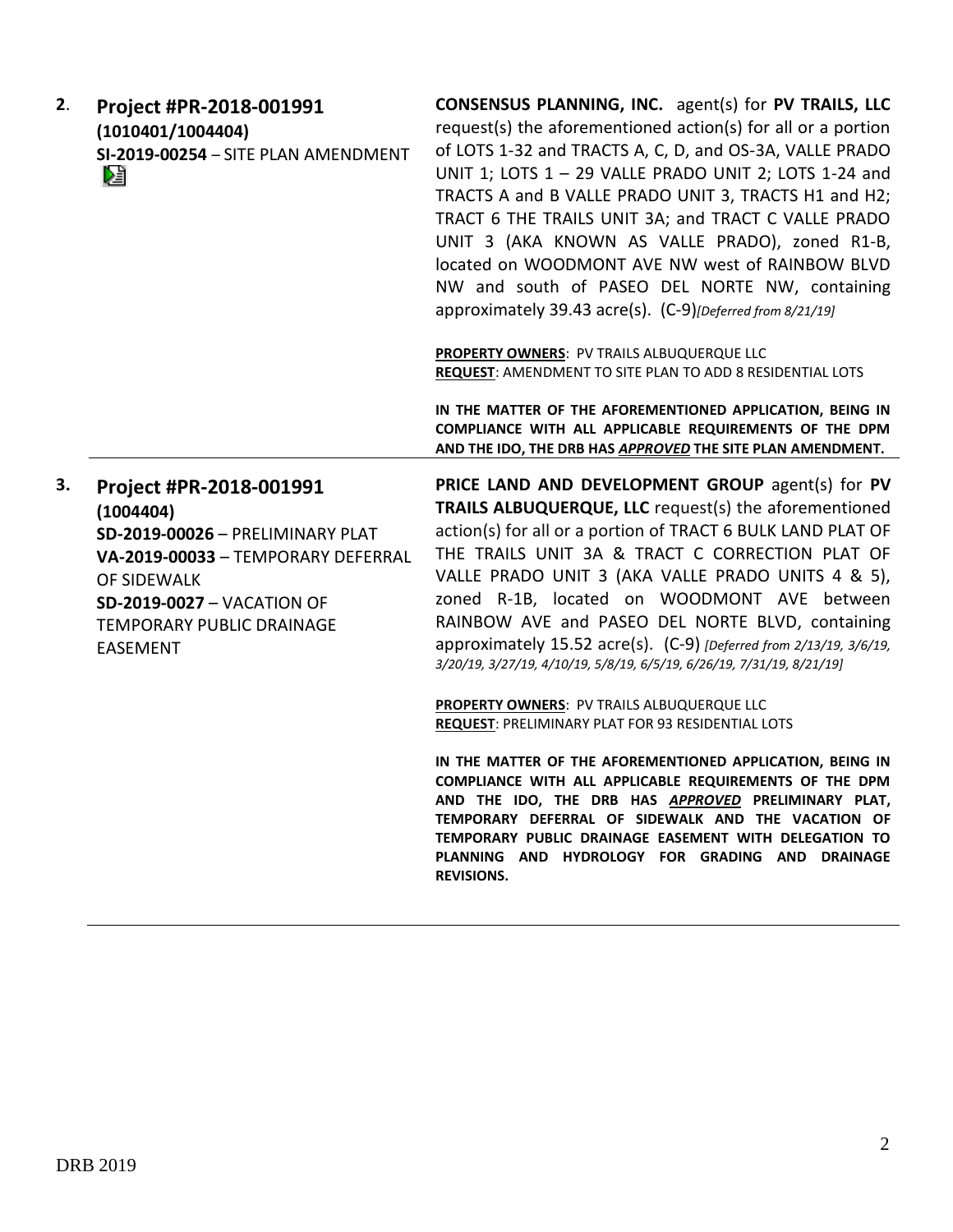**4. Project #PR-2019-002661 (1000575) SD-2019-00134** – VACATION OF PUBLIC EASEMENT **SD-2019-00135** – VACATION OF PUBLIC EASEMENT **SD-2019-00136** – VACATION OF PUBLIC EASEMENT **SD-2019-00137** – VACATION OF PUBLIC EASEMENT **SD-2019-00138** – VACATION OF PRIVATE EASEMENT **SD-2019-00139** – PRELIMINARY/FINAL PLAT **SD-2019-00140 –** PRELIMINARY/FINAL PLAT<br>D를

**BOHANNAN HUSTON INC.** agent(s) for **PRESBYTERIAN HEALTHCARE SERVICES** request(s) the aforementioned action(s) for all or a portion of LOTS 1-A THRU 4-A AND 5-9 PRESBYTERIAN HOSPITAL-MAIN CAMPUS PHASE ONE**,**  zoned MX-H, located at 1100 CENTRAL AV SE east of I-25 and north of LEAD AVE SE, containing approximately 11.9575 acre(s). (K-15)*[Deferred from 7/31/19, 8/21/19]*

**PROPERTY OWNERS**: PRESBYTERIAN HEALTHCARE SERVICES **REQUEST**: VACATIONS OF VARIOUS EASEMENTS AND REPLAT

**DEFERRED TO SEPTEMBER 11TH, 2019**

**5. Project #PR-2019-002423 SI-2019-00130** - SITE PLAN DĔ

**SCOTT ANDERSON** agent(s) for **JIM ACHEN** request(s) the aforementioned action(s) for all or a portion of LOT 11, BLOCK 29, NORTH ALBUQUERQUE ACRES TRACT A UNIT B, zoned NR-BP, located at 6504 ALAMEDA BLVD NE, west of LOUISIANA BLVD NE, containing approximately 0.89acre(s). (C-18) *[Deferred from 6/12/19, 7/10/19, 7/24/19, 8/21/19]*

**PROPERTY OWNERS**: ACHEN JAMES R TRUSTEE ACHEN FAMILY RVT **REQUEST**: SITE PLAN FOR A 8,125 SF WAREHOUSE/OFFICE BUILDING

**DEFERRED TO SEPTEMBER 11TH, 2019.**

#### *MINOR CASES*

**6. Project #PR-2018-001225 SD-2019-00155** – PRELIMINARY/FINAL PLAT

**ARCH + PLAN LAND USE CONSULTANTS** agent(s) for **KIRK AND JOYCE WESSELINK** request(s) the aforementioned action(s) for all or a portion of TRACT 493, TOWN OF ATRISCO GRANT UNIT 7, zoned R-1C, located on 1119 86<sup>TH</sup> ST SW between SAGE RD SW and SAPPHIRE ST SW containing approximately 4.89 acre(s). (M-9)

**PROPERTY OWNERS**: WESSELINK KIRK A & JOYCE D **REQUEST**: SUBDIVIDE 1 LOT INTO 5 LOTS

**DEFERRED TO SEPTEMBER 11TH, 2019.**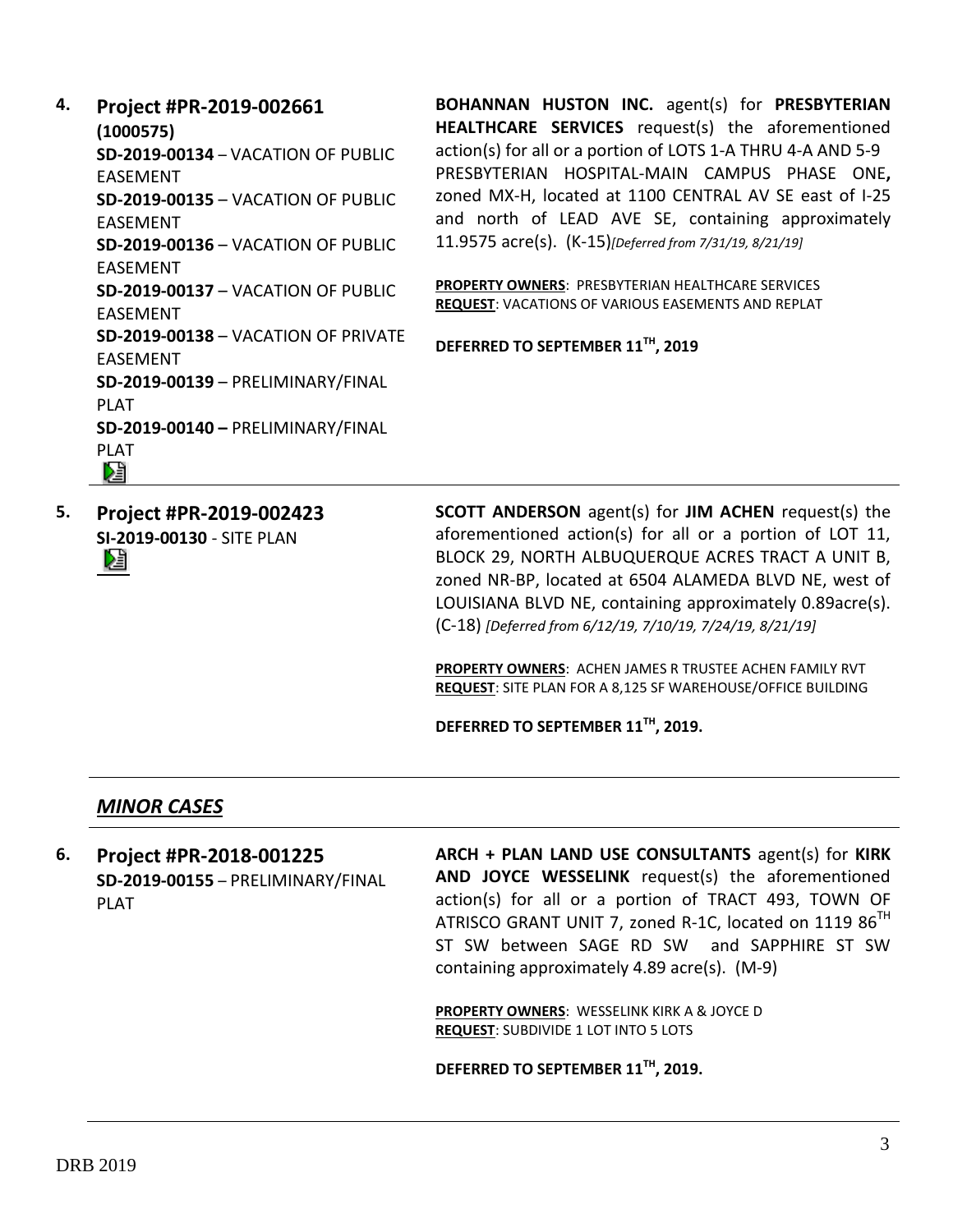| 7. | Project #PR-2019-002697<br>SD-2019-00153 - PRELIMINARY/FINAL<br><b>PLAT</b><br>VA-2019-00273 - WAIVER- DPM<br>n. | JAG PLANNING AND ZONING, LLC agent(s) for BOB<br><b>BAUDER</b> request(s) the aforementioned action(s) for all or<br>a portion of TRACT A-1 PLAT OF TRACTS A-1, A-2 & A-3<br>GORLAND SQUARE, zoned NR-LM, located SUSAN AVE SE<br>east of WYOMING BLVD SE, containing approximately .724<br>$\arccos(5)$ . (L-20)                                                              |
|----|------------------------------------------------------------------------------------------------------------------|--------------------------------------------------------------------------------------------------------------------------------------------------------------------------------------------------------------------------------------------------------------------------------------------------------------------------------------------------------------------------------|
|    |                                                                                                                  | PROPERTY OWNERS: BAUDER ROBERT & SALLY A<br>REQUEST: SUBDIVIDE 1 TRACT INTO 2 TRACTS + SIDEWALK WAIVER                                                                                                                                                                                                                                                                         |
|    |                                                                                                                  | IN THE MATTER OF THE AFOREMENTIONED APPLICATION,<br>BEING IN COMPLIANCE WITH ALL APPLICABLE REQUIREMENTS<br>OF THE DPM AND THE IDO, THE DRB HAS APPROVED THE<br>PRELIMINARY/FINAL PLAT AND THE WAIVER. FINAL SIGN OFF<br>IS DELEGATED TO: PLANNING FOR UTILITY COMPANY<br>SIGNATURES AND AGIS DXF.                                                                             |
| 8. | Project #PR-2018-001457<br>SD-2019-00154 - PRELIMINARY/FINAL<br><b>PLAT</b>                                      | ARCH + PLAN LAND USE CONSULTANTS agent(s) for CARL<br>HAWKINS request(s) the aforementioned action(s) for all or<br>a portion of LOT 13-A PLAT OF LOTS 12-A & 13-A MAJOR<br>ACRES, zoned R-1D, located at 924 MAJOR AV NW east of<br>12 <sup>th</sup> St NW and south of CANDELARIA RD NW, containing<br>approximately 0.8152 acre(s). (G-14) (Sketch Plat August 22,<br>2018) |
|    |                                                                                                                  | PROPERTY OWNERS: HAWKINS CARL P<br><b>REQUEST: CREATE 2 LOTS FROM 1 EXISTING LOT</b>                                                                                                                                                                                                                                                                                           |
|    |                                                                                                                  | DEFERRED TO SEPTEMBER 11TH, 2019.                                                                                                                                                                                                                                                                                                                                              |
| 9. | Project #PR-2018-001541<br>SD-2019-00130 - PRELIMINARY/FINAL<br><b>PLAT</b>                                      | <b>ALDRICH LAND SURVEYING agent(s) for ALAMO CENTER</b><br>LLC request(s) the aforementioned action(s) for all or a<br>portion of TRACTS E-1 ALAMEDA WEST, zoned NR-C,<br>located at 10131 COORS BLVD NW, north of SEVEN BAR<br>LOOP NW and south of OLD AIRPORT AV NW containing<br>approximately 11.6063 acre(s). (B-14)[Deferred from 7/24/9,<br>8/7/19, 8/21/19]           |
|    |                                                                                                                  | PROPERTY OWNERS: ALAMO CENTER LLC<br><b>REQUEST: DIVIDE 1 TRACT INTO 2 TRACTS</b>                                                                                                                                                                                                                                                                                              |
|    |                                                                                                                  | DEFERRED TO SEPTEMBER 11 <sup>TH</sup> , 2019.                                                                                                                                                                                                                                                                                                                                 |
|    |                                                                                                                  |                                                                                                                                                                                                                                                                                                                                                                                |

# *SKETCH PLAT*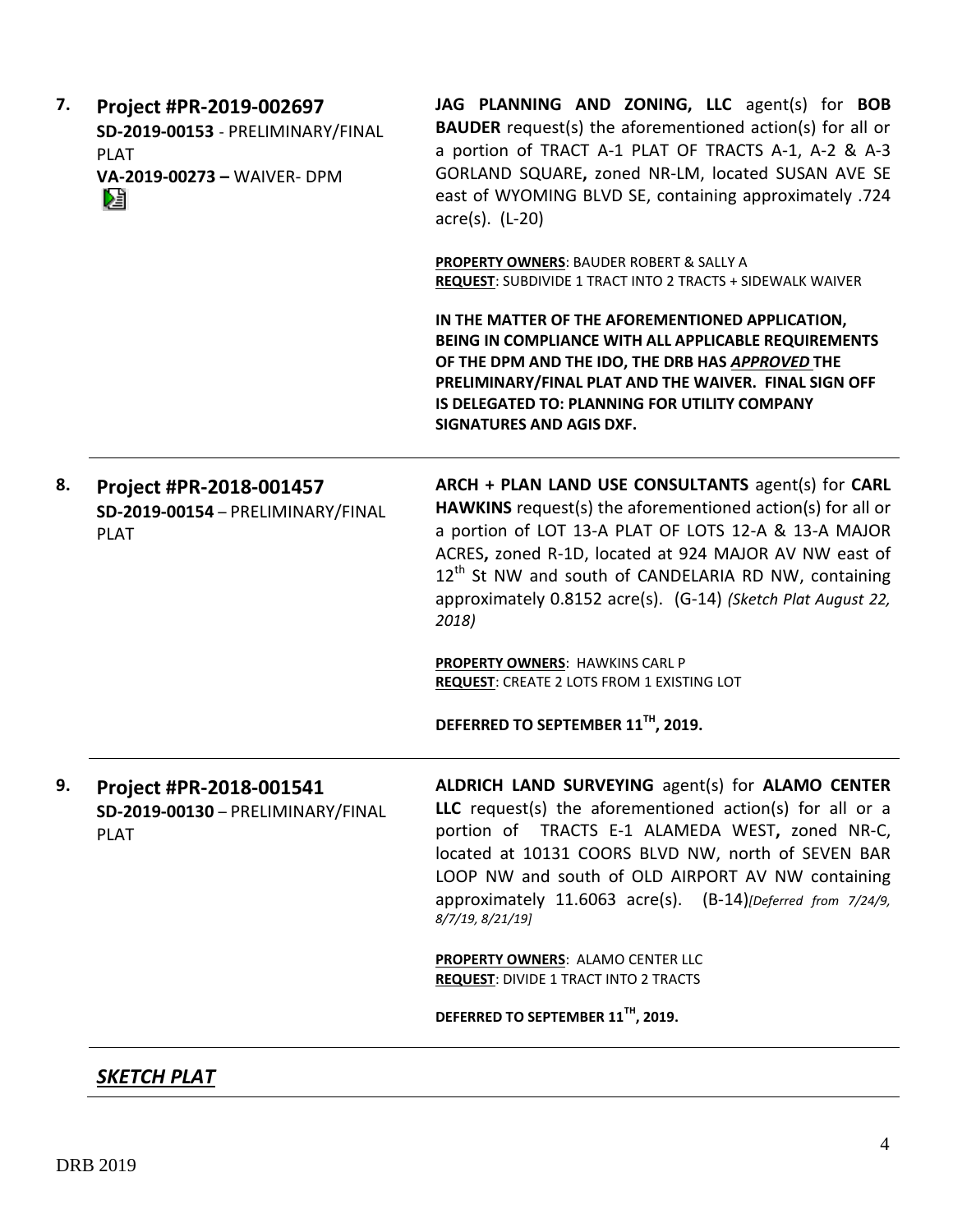| 10. | Project #PR-2019-002758            | COMMUNITY SCIENCES CORPORATION<br>$agent(s)$ for       |  |
|-----|------------------------------------|--------------------------------------------------------|--|
|     | <b>PS-2019-00072 - SKETCH PLAT</b> | MIRIAM M. RAND request(s) the aforementioned action(s) |  |
|     |                                    | for all or a portion of LOT 5 PLAT OF LOTS 1 THROUGH 5 |  |
|     |                                    | CORIANDA COURT (A REPLAT OF PORTIONS OF LOT 24         |  |
|     |                                    | ALVARADO GARDENS), zoned MX-L, located at 2619         |  |
|     |                                    | CORIANDA CT NW north of MATTHEW AVE NW and west of     |  |
|     |                                    | GREIGOS DRAIN, containing approximately .6937 acre(s). |  |
|     |                                    | $(G-13)$                                               |  |
|     |                                    |                                                        |  |
|     |                                    | <b>PROPERTY OWNERS: RAND MIRIAM M &amp; PORTER ONA</b> |  |
|     |                                    | <b>REQUEST: SUBDIVIDE 1 LOT INTO 2</b>                 |  |
|     |                                    | THE SKETCH PLAT WAS REVIEWED AND COMMENTS WERE         |  |
|     |                                    | <b>PROVIDED</b>                                        |  |
|     |                                    |                                                        |  |
|     |                                    |                                                        |  |
| 11. | Project #PR-2019-002766            | ARCH + PLAN LAND USE CONSULTANTS agent(s) for FIRST    |  |
|     | (1003421)                          | FINANCIAL CREDIT UNION request(s) the aforementioned   |  |

**PS-2019-00078**– SKETCH PLAT DÈ

action(s) for all or a portion of TRACT 1A-2-A-2 AND 1A-2-A-3 PLAT OF TRACTS 1A-2-A-1, 1A-2-A-2 & 1A-2-A-3 RENAISSANCE CENTER located at 4910 UNION WAY DR NE, zoned MX-M, containing approximately 12.56 acre(s). (F-16)

**PROPERTY OWNERS**: FIRST FINANCIAL CREDIT UNION **REQUEST:** REPLAT THE EXISTING 2 TRACTS INTO 2 NEW TRACTS

**THE SKETCH PLAT WAS REVIEWED AND COMMENTS WERE PROVIDED**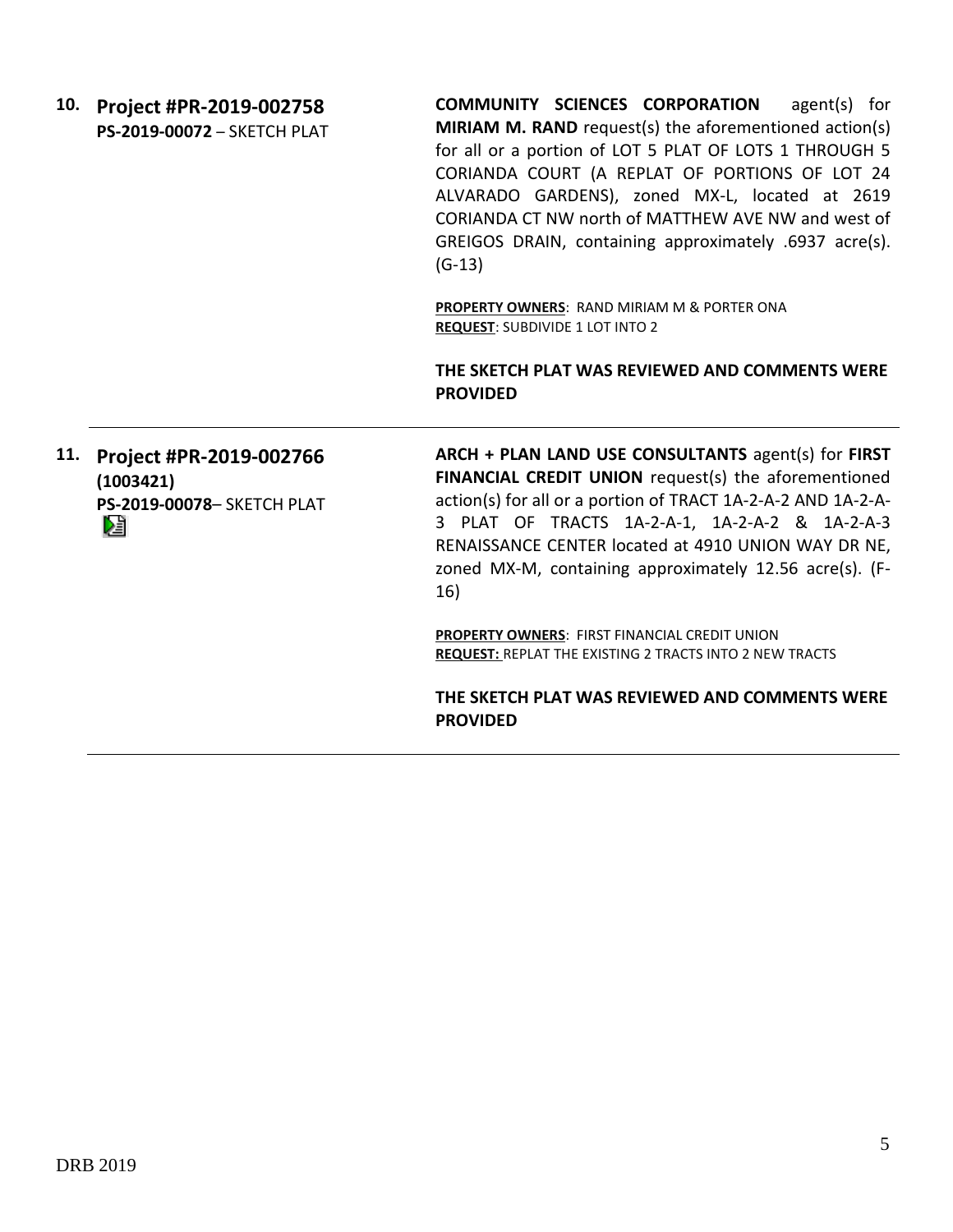| 12. | Project #PR-2018-001429<br>PS-2019-00077 - SKETCH PLAT<br>r,       | ARCH + PLAN LAND USE CONSULTANTS agent(s) for DOS<br>VIENTOS LLC/ETG PROPERTIES LLC request(s) the<br>aforementioned action(s) for all or a portion of TRACT 15-A,<br>16 & B, BLOCK 2 AND LOTS 1-5, BLOCK 6, COMMERCIAL<br>ADDITION AND TRACT 198 AND 199-A, MRGCD MAP 37<br>AND TRACTS 9-13, BLOCK A, BENNET ADDITION, zoned NR-<br>LM, located on JOHN ST NE west LOMAS BLVD NE and<br>ROMA AVE NE, containing approximately 2.72 acre(s). (J-<br>14) |
|-----|--------------------------------------------------------------------|---------------------------------------------------------------------------------------------------------------------------------------------------------------------------------------------------------------------------------------------------------------------------------------------------------------------------------------------------------------------------------------------------------------------------------------------------------|
|     |                                                                    | PROPERTY OWNERS: DOS VIENTOS LLC, ETG PROPERTIES LLC<br>REQUEST: CONSOLIDATE EXISITNG TRACTS/LOTS INTO 6 TRACTS<br>/VACATION OF RIGHT-OF-WAY                                                                                                                                                                                                                                                                                                            |
|     |                                                                    | THE SKETCH PLAT WAS REVIEWED AND COMMENTS WERE<br><b>PROVIDED</b>                                                                                                                                                                                                                                                                                                                                                                                       |
| 13. | Project #PR-2019-002764<br><b>PS-2019-00075 - SKETCH PLAT</b><br>N | <b>COSME JAQUEZ</b> request(s) the aforementioned action(s)<br>for all or a portion of LOT 4-8 ORIGINAL TOWNSITE OF<br>WESTLAND, zoned MX-M, located at north of CENTRAL AVE<br>NW and west of 90 <sup>th</sup> ST NW, containing approximately 1.15<br>$\arccos(5)$ . (K-9)                                                                                                                                                                            |
|     |                                                                    | PROPERTY OWNERS: BARBER VAN & CHERYL L TRUSTEES BARBER LVT<br><b>REQUEST: CONSOLIDATE 5 LOTS INTO 1</b>                                                                                                                                                                                                                                                                                                                                                 |
|     |                                                                    | THE SKETCH PLAT WAS REVIEWED AND COMMENTS WERE<br><b>PROVIDED</b>                                                                                                                                                                                                                                                                                                                                                                                       |
| 14. | Project #PR-2019-002762<br>PS-2019-00073 - SKETCH PLAT<br>ù.       | CSI - CARTESIAN SURVEYS INC.<br>agent(s) for $AHMET$ &<br>MARTHA TIRYAKI request(s) the aforementioned action(s)<br>for all or a portion of LOTS 13-20 BLOCK 27 TIJERAS PLACE,<br>zoned MX-T, located on LA VETA DR NE south of ZIA RD NE,<br>containing approximately 0.4596 acre(s). (K-18)                                                                                                                                                           |
|     |                                                                    | <b>PROPERTY OWNERS: FIRST SECURITY II MANAGEMENT INC</b><br><b>REQUEST: CONSOLIDATE 8 LOTS INTO 1 LOT</b>                                                                                                                                                                                                                                                                                                                                               |
|     |                                                                    | THE SKETCH PLAT WAS REVIEWED AND COMMENTS WERE<br><b>PROVIDED</b>                                                                                                                                                                                                                                                                                                                                                                                       |